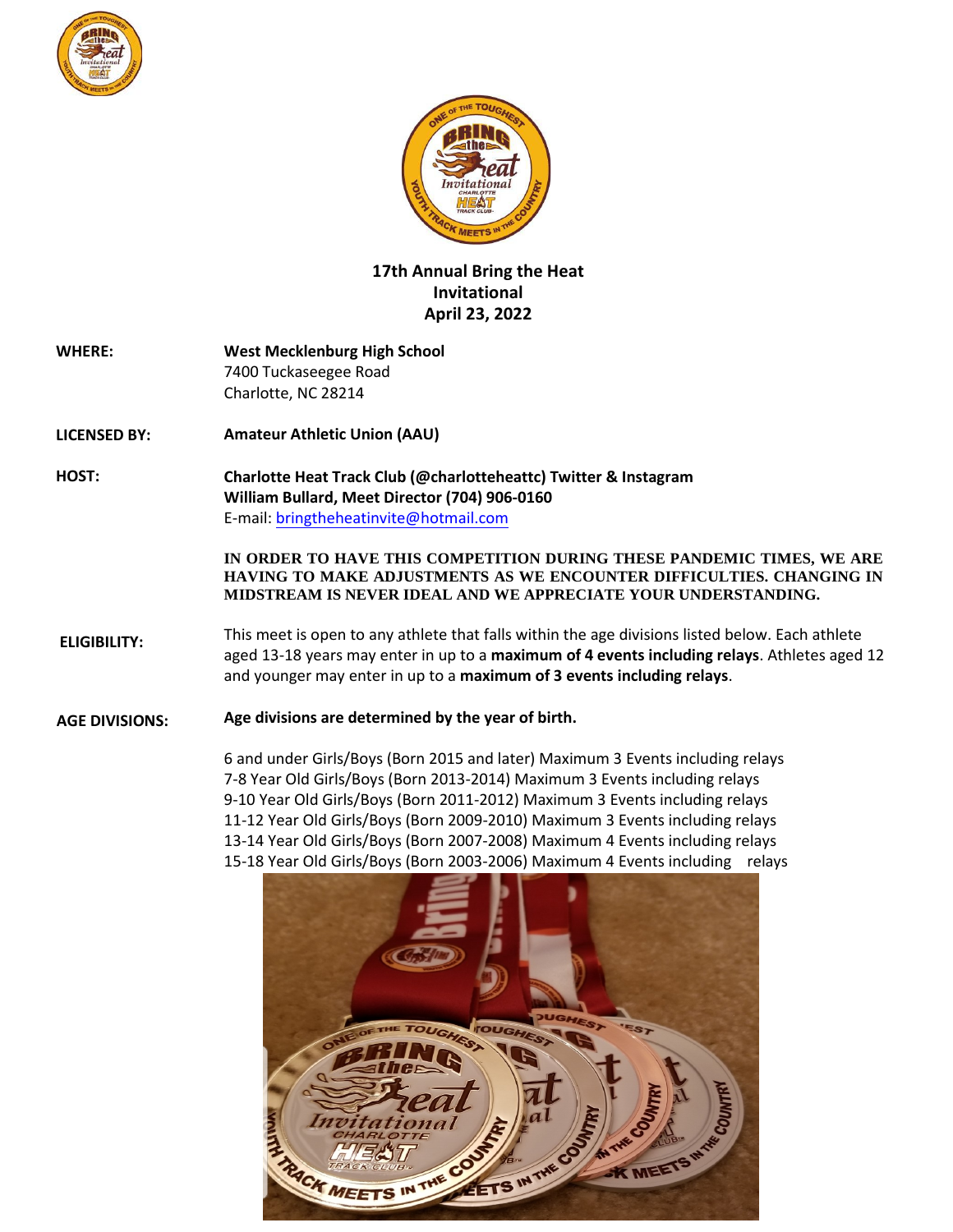

| <b>MEET ENTRY FEE:</b>    | Entry fee is \$25.00 for each athlete for Track & Field events. All members of relay teams,<br>including alternates, who have not entered an individual event, must pay a \$25.00 entry fee. ALL<br>FEES ARE NON-REFUNDABLE AND NON-TRANSFERABLE. ALL ENTRY FEES MUST BE PAID<br>ONLINE. Entry will not be processed unless entry fee is paid. All major credit cards are accepted<br>online. Registration is limited to the first PAID 1400 athletes.                                                                                                        |
|---------------------------|---------------------------------------------------------------------------------------------------------------------------------------------------------------------------------------------------------------------------------------------------------------------------------------------------------------------------------------------------------------------------------------------------------------------------------------------------------------------------------------------------------------------------------------------------------------|
| <b>ENTRY PROCESS:</b>     | All teams and unattached athletes must utilize the online entry process via CoachO.com. This will<br>permit a very efficient registration process that is easy to use. Immediately after registering<br>online, you will receive a receipt from the website, which will produce a list of all athletes<br>registered for the meet. This receipt should be used as your transcript of your meet entries. If<br>your athletes do not appear on the confirmation, they are not registered for the meet. Please<br>take care of these issues before the deadline. |
| <b>DEADLINE DATE:</b>     | ONLINE REGISTRATION ONLY. REGISTRATION WILL STAY OPEN UNTIL 11:59PM APRIL 20, 2022<br>OR WHEN CAPACITY IS REACHED WHICHEVER COMES FIRST. NO ON-SITE REGISTRATION.                                                                                                                                                                                                                                                                                                                                                                                             |
| <b>PACKET PICKUP:</b>     | Friday, April 22, 2022, 6:00PM - 8:00PM - (West Mecklenburg High School (Track Facility) 7400<br>Tuckaseegee Road Charlotte, NC 28214) A packet will be provided for each unattached/team<br>consisting of the roster, events entered, and bib numbers. A team representative will be<br>responsible for picking up the packet. All unattached/teams are urged to pick up their packet on<br>Friday evening as the lines on Saturday can be long. Packets also can be picked up at the track on<br>Saturday morning, April 23rd, beginning at 7:30AM          |
| <b>AWARDS:</b>            | Individual and relay medals will be presented for participants who finish 1 <sup>st</sup> – 4 <sup>th</sup> . Team Awards<br>will be given 1st-3rd Place for Large, Medium and Small Teams                                                                                                                                                                                                                                                                                                                                                                    |
| <b>ADMISSION:</b>         | (NO GATE FEE) Please download the (TeamReach) APP, Group Code: BTH, we will be using this<br>calls,<br>the<br>entire<br>meet for event<br>announcements, awards,<br>updates<br>and<br>app<br>throughout the day.                                                                                                                                                                                                                                                                                                                                              |
| <b>FACILITY:</b>          | **% inch pyramid spikes only. Concessions & T-shirts will be available for purchase.<br>** All vehicles have to be parked in a parking space. No grass parking or along the street. The<br>facility has plenty of available parking spaces<br>Fully Automatic Timing with "LIVE RESULTS" provided by AdkinsTrak Timing. No radios, glass<br>containers, or alcoholic beverages are allowed in the facility. This is a smoke-free facility                                                                                                                     |
| <b>SOCIAL DISTANCING:</b> | Due to strict state rules governing COVID-19, we will enforce social distancing at the<br>track facility as well as the seating areas. We will be following all State, City, and County<br>guidelines. We ask that you be considerate of others and keep your masks on at all times<br>inside of the facility.                                                                                                                                                                                                                                                |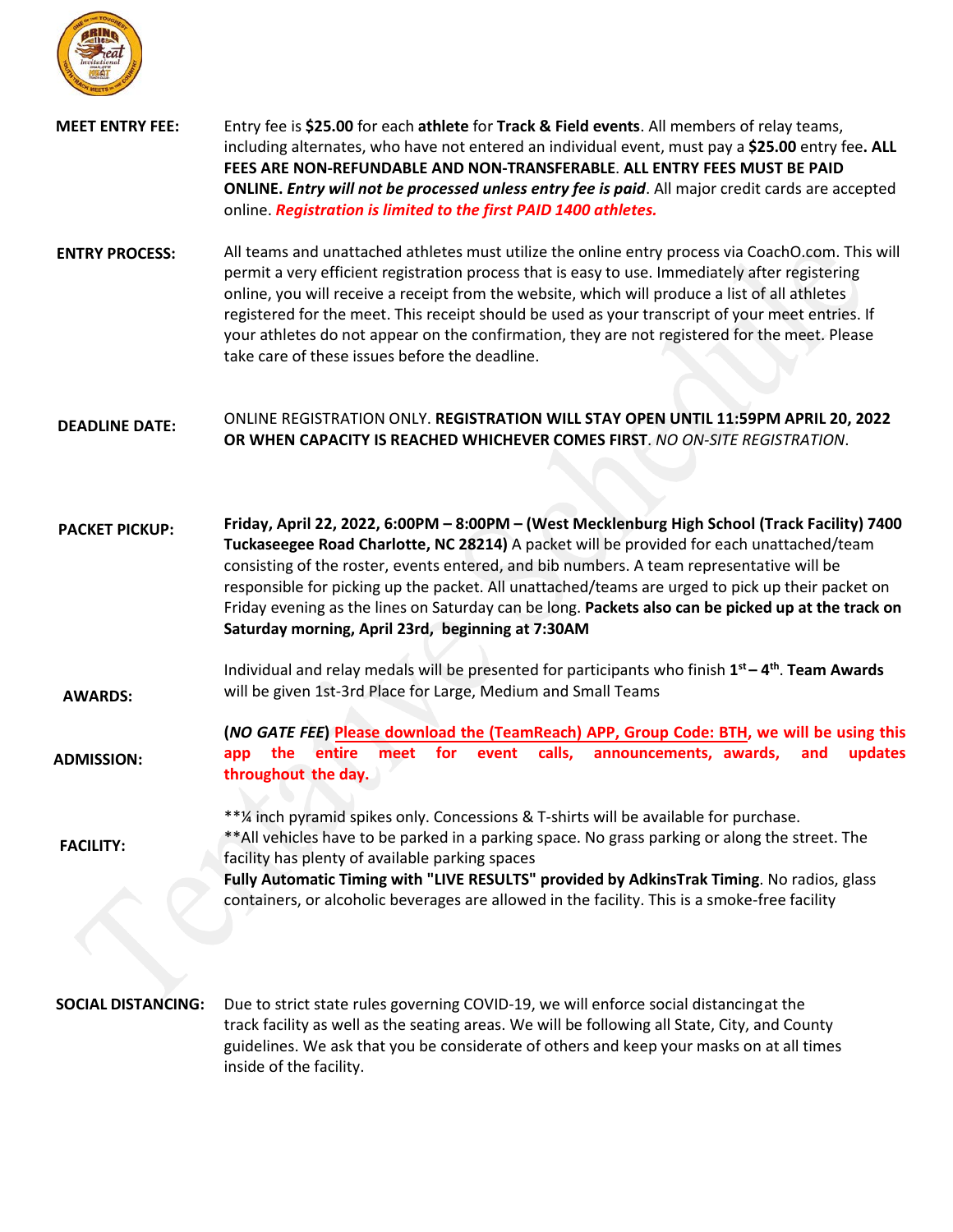

**There will be NO Coaches or Spectators allowed in the Clerking area at any time.** No team or individual warm-ups in the Clerking Area. Athletes participating in running events should warmup outside until their event is called.

**NO SHARING IMPLEMENTS OR RELAY BATONS**. You must bring your own implements and relay batons to compete. There will not be any event implements or relay batons to share due to COVID-19 protocols.

## **REFRESHMENTS:** Concession Stand will be open. Accepting both Cash and Credit Card

- **RESULTS:** Results link will be posted online at [www.charlotteheattc.c](http://www.coacho.com/)om
- **COMPETITOR BIB NUMBERS:** All athletes will be required to wear their bib numbers on the front of your competition singlet at all times during competition. There is a **(\$10.00) replacement fee (cash only)** for lost bib numbers. Replacement bib numbers can be purchased at the awards pickup area.
- **IMPLEMENTS: ATHLETES MUST BRING THEIR OWN IMPLEMENTS TO USE DURING COMPETITION**.

**PROTESTS:** Protests concerning the status or eligibility of any competitor must be made to the Meet Director before the commencement of the meet. Protests relating to matters, which develop during the conduct of the meet, must be made to the Meet Director and be filed at once, but in any case, not more than 30 minutes after the result has been announced. Protests MUST be filed in writing and presented to the Meet Director accompanied by a cash deposit of \$100.00. If the protest is denied, the cash deposit will be forfeited. *PROTESTS CONCERNING JUDGMENT CALLS WILL NOT BE ACCEPTED*.

**AIR TRAVEL:** Charlotte Douglas International Airport (CLT) is approximately 10 mins away from West Mecklenburg High School

**HOTEL INFO:** T[BA](https://groups.reservetravel.com/group.aspx?id=46824)